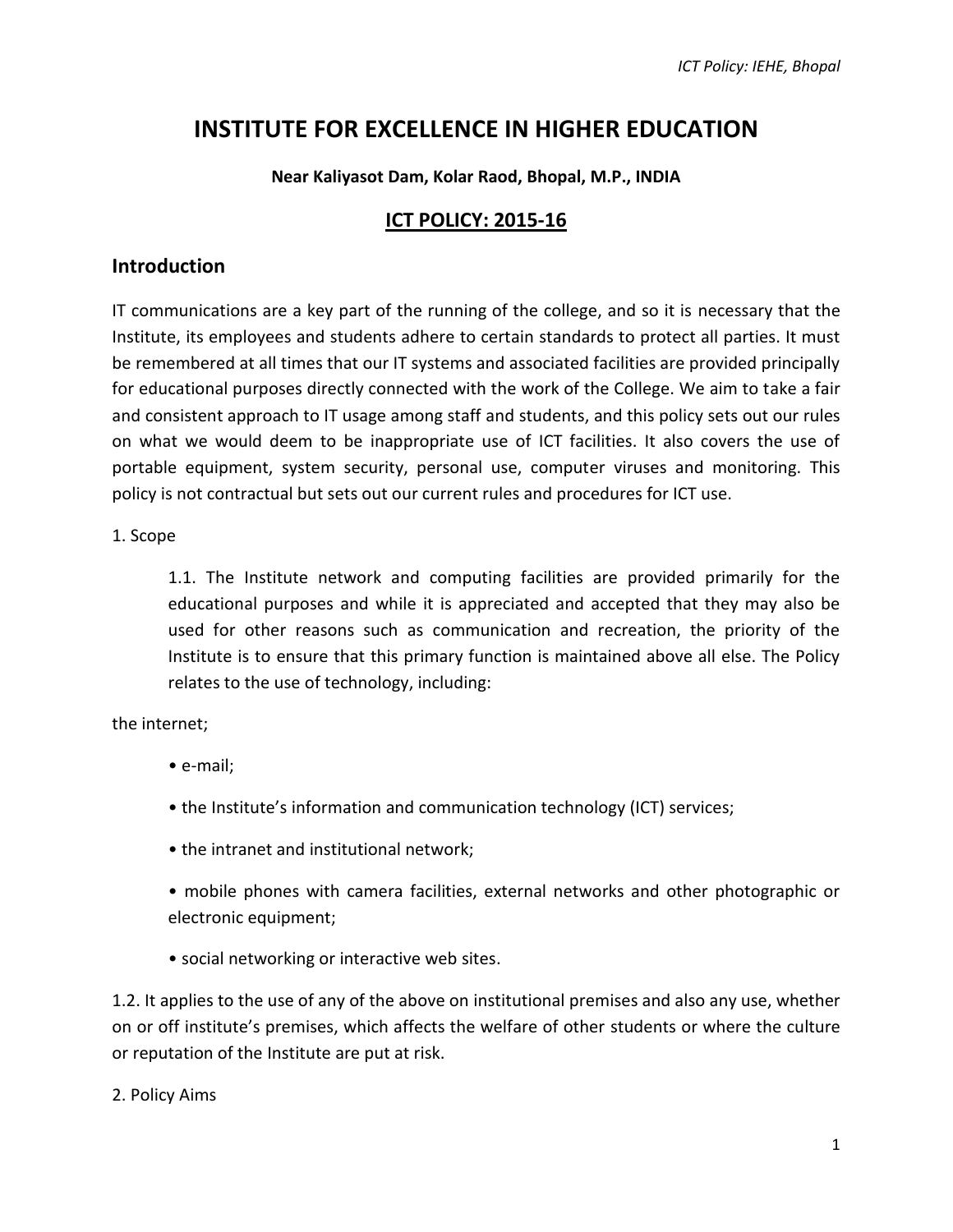2.1. The aims of this Policy are:

• to create awareness of adequate use of ICT amongst the students and staff by the ways of organizing workshops;

• to encourage students to make appropriate use of the educational opportunities presented by access to the Internet and other electronic communication;

• to safeguard and promote the welfare of students by preventing cyberbullying and other forms of abuse;

• to minimize the risk of harm to the assets and reputation of the Institute.

2.2. Cyberbullying is the use of ICT, particularly mobile phones and the Internet deliberately to upset someone else.

2.3. E-safety means limiting the risks that children and young people are exposed to when using technology, so that all technologies are used safely and securely.

#### 3. General Rules and Regulations of the Institute

3.1. This Policy incorporates the general rules and regulations of the Institute as published in it's prospectus time to time.

4. Internet use

4.1. Students and employees must not use the Internet to access, obtain or distribute inappropriate or illegal material. This includes, though is not restricted to:

• Pornography;

• videos and computer games with a certificate rating older than the person possessing them;

- pirated software, music and films;
- Internet should not be used for cyberbullying;
- Interactive or networking websites.

4.2. Staff and students are not allowed to access interactive or networking websites when using Institute's computers or, if using personal laptops or other devices, on school premises outside the permitted times specified by the Institute which are subject to change from time to time.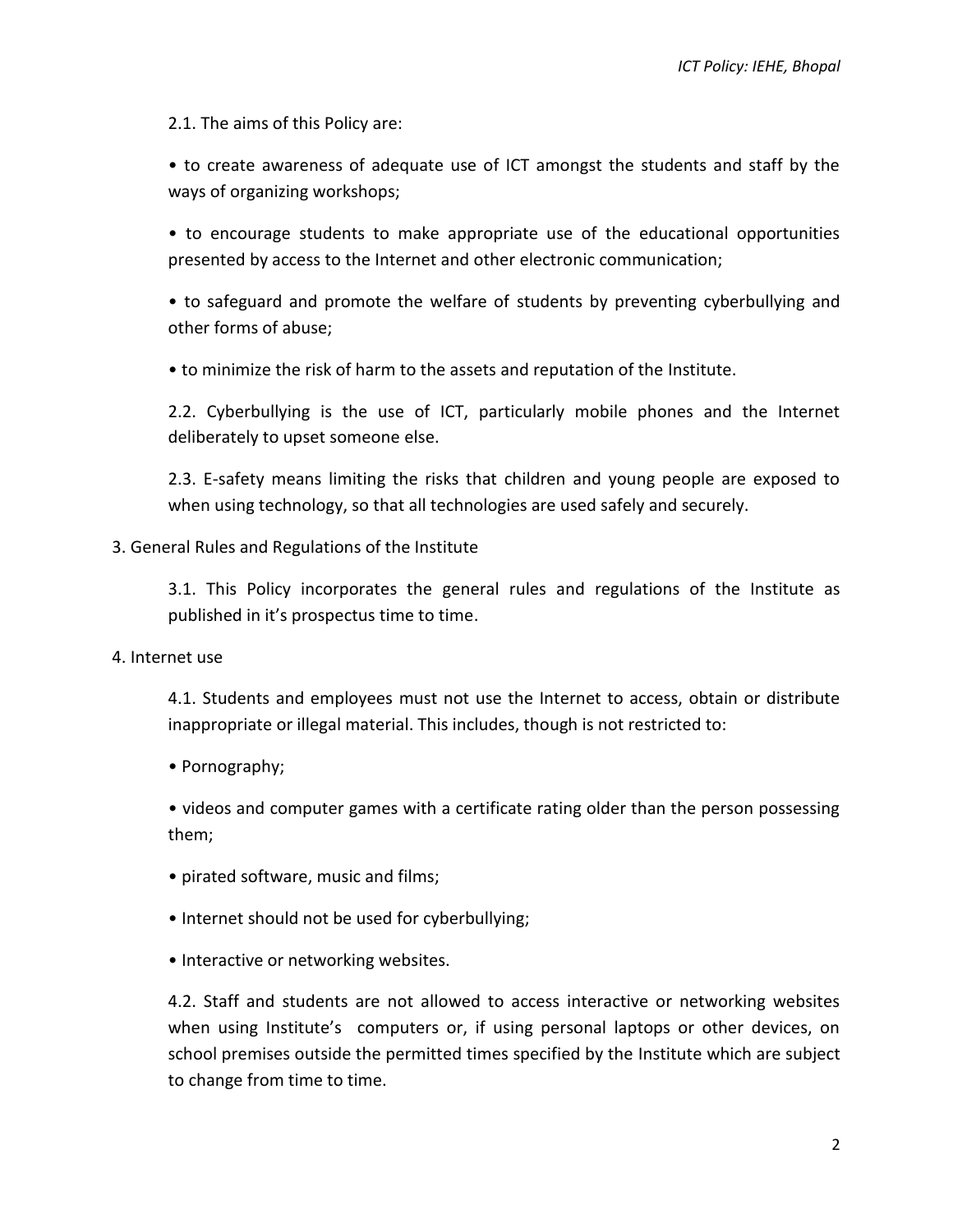4.3. In relation to computer use outside the Institute, staff and students will be held personally responsible for all material they have placed on a website and for all material that appears on a website of which they are the account holder.

4.4. Such students will be subject to Institute's discipline if the welfare of other students or the culture or reputation of the Institute are considered by the Director or his/her representative to be placed at risk.

4.5. Permanent exclusion is the likely consequence for any student found to be responsible for material on his or her own or another website that would be a serious breach of the Institute's Rules in any other context.

4.6. The posting of photographic material which in the reasonable opinion of the Director or his/her representative is considered to be offensive on websites such as YouTube, Facebook, etc. is a serious breach of discipline and will be subject to disciplinary procedures whatever the source of the material. This is the position whether the computer used is a Institute's computer or a computer operated elsewhere including the students's home.

5. College ICT Services

5.1. Students must: at all times, act responsibly in the Institute's computer rooms; report any damage to the Institute's computers or other hardware immediately; treat staff in the ICT office with courtesy and respect; and be considerate of other users (when) in Institute's computer rooms. These are primarily areas for study and should be treated as such.

6. Intranet and College network use

6.1. students are responsible for their actions, conduct and behaviour on the internet in the same way as they are responsible during classes or at break time. Use of technology should be safe, responsible and legal.

6.2. Students must read and accept the Institute's policies and not: use the Institute's network, for cyberbullying; or use the Institute's network to distribute or share inappropriate or illegal material.

# 7. Personal computers (including mp3 players and other devices)

7.1. Personal computers must be registered and have the Institute's up to date and selfupdating antivirus software package installed.

7.2. Automatic system and security updates should be enabled.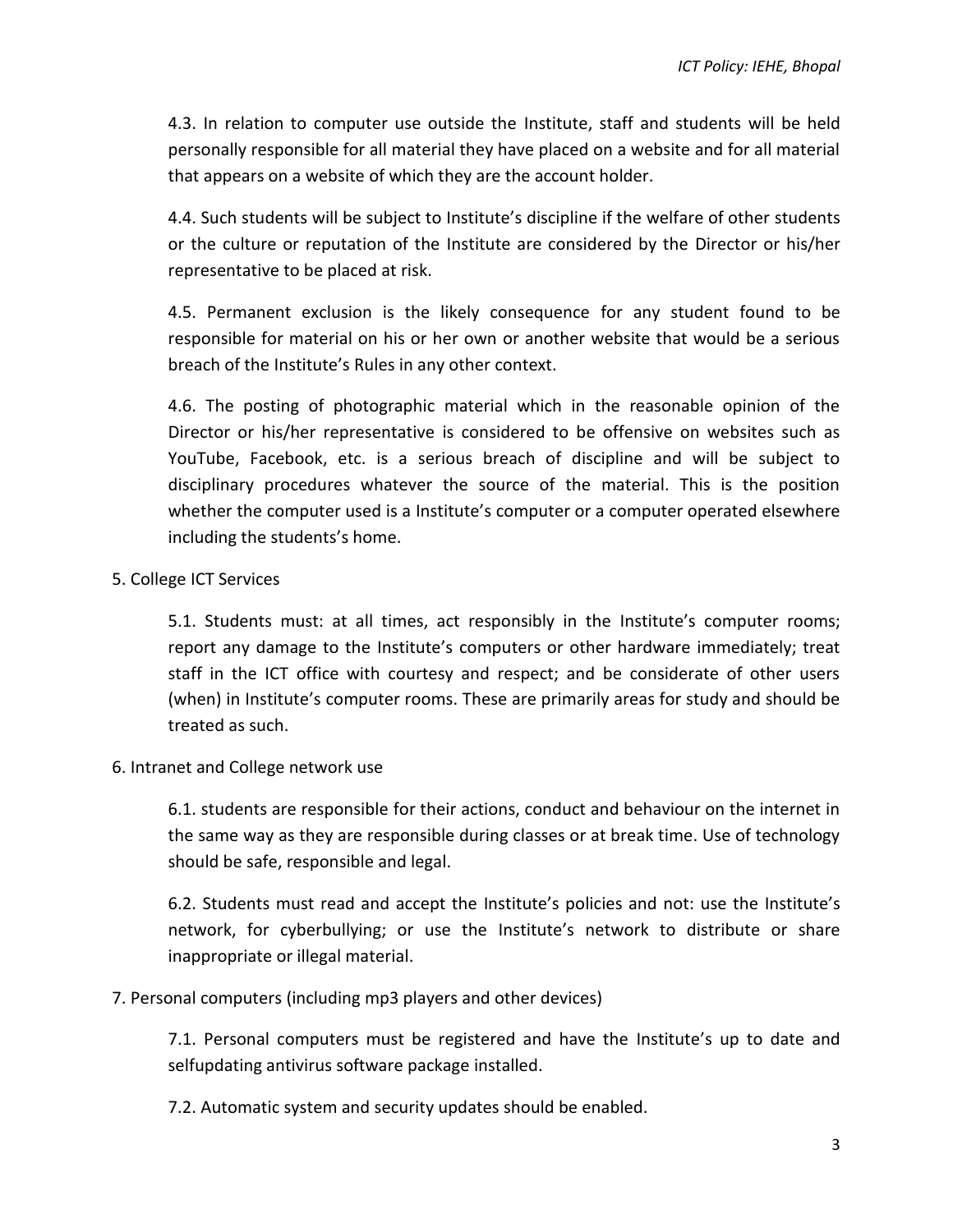7.3. Students must keep their personal computer (including mp3 players and other devices) free of inappropriate and illegal material.

8. Use of mobile phones, networks and cameras

8.1. students must not use any device to access a mobile broadband network in order to bypass the Institute's firewall.

8.2. Students must not use mobile phones during the working day for any purpose including but not limited to texting, phoning, taking still or moving images, checking the time, using Bluetooth, using as a calculator or surfing the internet. However, if very necessary students will be allowed to use cell phones in the identified mobile phone zones.

8.3. Students may not bring mobile phones into examination rooms under any circumstances.

8.4. The Institute does not accept responsibility for the theft, loss of, or damage to, mobile phones brought onto Institute's premises, including phones which have been confiscated or which have been handed over to staff.

8.5. Using photographic material of any kind to bully, harass or intimidate others will not be tolerated and will constitute a serious breach of discipline.

9. Inspection and confiscation of devices

9.1. If there are reasonable grounds to believe that inappropriate communications have taken place, the Director/discipline committee will require the relevant mobile phones / cameras to be produced for examination. The usual disciplinary procedures will apply. Students may expect to have mobile phones and/or cameras confiscated if there has been a breach of this policy.

9.2. The use of cameras, mobile phones with camera facilities, hand held consoles, PDAs, laptop computers or other electronic equipment in breach of this Policy may result in confiscation of the equipment until the end of term and the pupil may be permanently banned from bringing any such devices onto Institute's premises.

9.3. If the director has reasonable grounds to suspect that a student's personal computer, mobile phone, mp3 player, camera or any other device contains images, text messages or other material that may constitute evidence of criminal activity he may hand the personal computer, mobile phone, mp3 player, camera or device to the police for examination.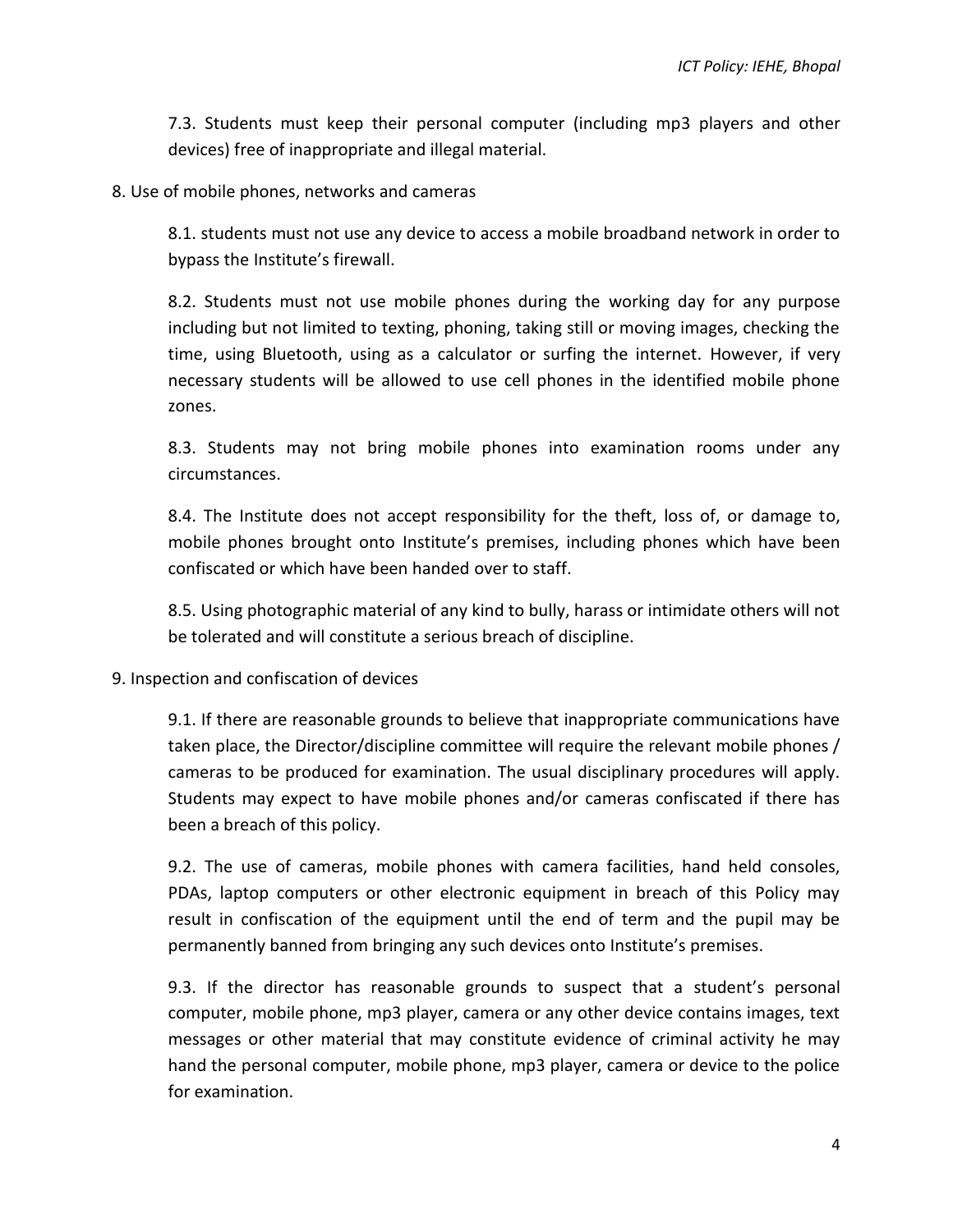9.4. All students must allow staff access to images stored on mobile phones and/or cameras and must delete images if requested to do so.

#### 10. Sanctions

10.1. Where a student breaches this Policy, the Director/disciplinary committee may apply any sanction which is appropriate and proportionate to the breach including, in the most serious cases, permanent exclusion.

10.2. The measures taken will depend on the seriousness of the offence. Normally a verbal warning will be issued for a minor misdemeanour but further sanctions may be taken against those who repeatedly offend or where the nature of the offence is more serious.

10.3. Students (or their parents) may be asked to pay for any significant expenditure, or indemnify any significant liability, incurred by the Institute as a result of the breach.

#### 11. Procedures

11.1. This Policy authorizes the Director to implement and enforce procedures dealing with the following:

• entering into and maintaining a filtered service with the Institute's Internet service provider;

• the purchase and upgrading of appropriate software and support, including in relation to virus detection;

• setting up and maintenance of auto signatures for outgoing e-mails;

• training staff and students in the use of e-mail and the Internet, particularly in the context of this Policy and general rules and regulations of the institute;

• control of physical access to the Institute's computers; and

• supervision and appropriate monitoring of students' use of Institute's e-mail if there are reasonable grounds to suspect that a pupil may be in breach of any part of this Policy.

## 12. The liability of the Institute

12.1. Unless the Institute is negligent under the terms of this Policy, the Institute accepts no responsibility to the pupil or parents caused by or arising out of a pupil's use of e-mail and the Internet whilst at Institute.